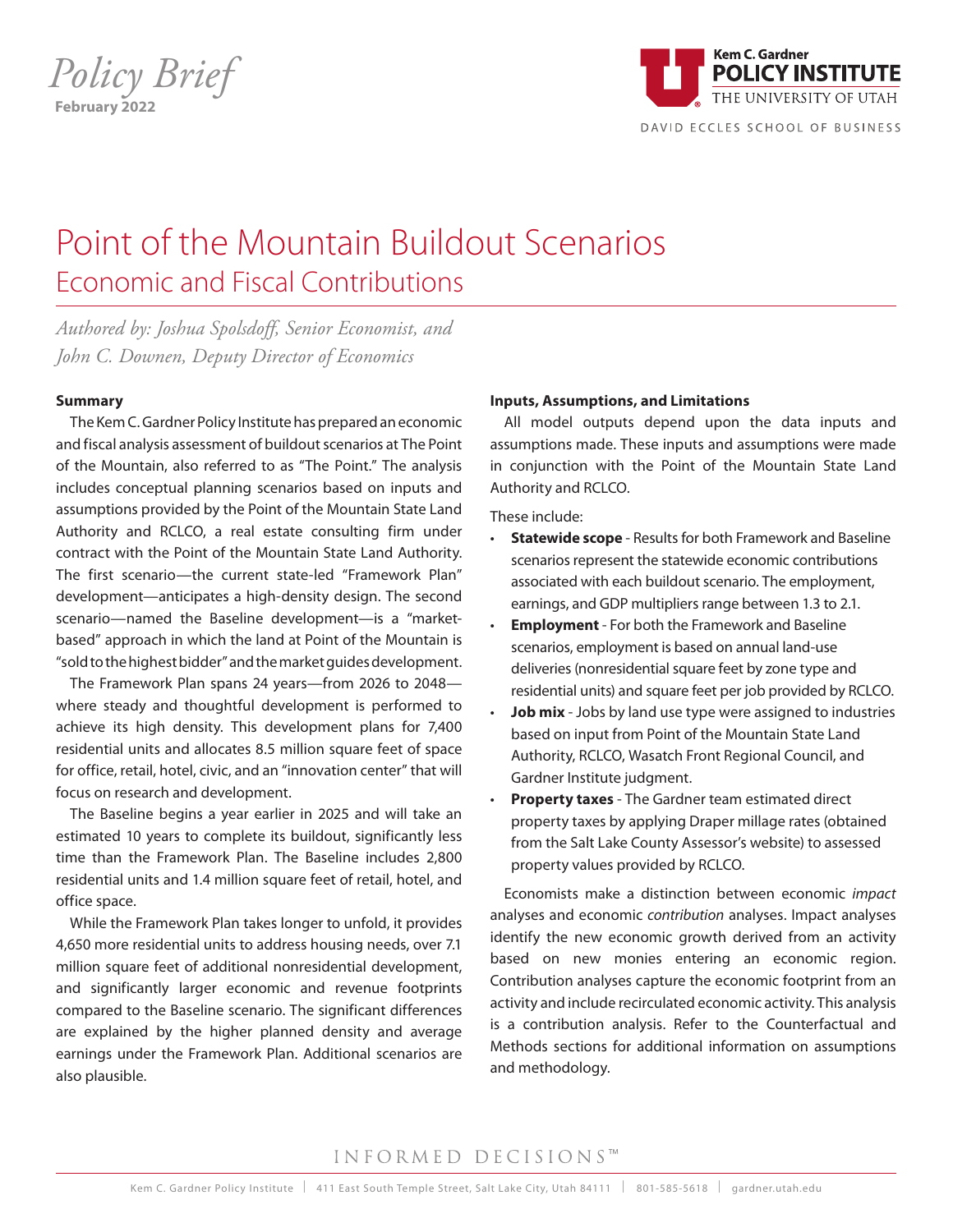#### **Table 1: Point of the Mountain Utah Contributions in 2048**

(Dollar amounts in millions of constant 2020 dollars)

| <b>Contribution</b> | <b>Framework</b> | <b>Baseline</b> |
|---------------------|------------------|-----------------|
| Employment          | 46,458           | 8,574           |
| Direct              | 31,510           | 6,461           |
| Indirect & Induced  | 14,948           | 2,113           |
| Earnings            | \$4,377.1        | \$688.6         |
| <b>Direct</b>       | \$3,394.2        | \$494.8         |
| Indirect & Induced  | \$982.9          | \$193.8         |
| GDP                 | \$7,010.1        | \$1,259.9       |
| <b>Direct</b>       | \$3,287.5        | \$605.2         |
| Indirect & Induced  | \$3,722.6        | \$654.7         |

Note: Buildout is 2048 for the Framework Plan and 2034 for the Baseline. The Baseline scenario includes market activity post-buildout to 2048. Contributions are relative to the REMI PI+ baseline forecast.

Source: Kem C. Gardner Policy Institute analysis of RCLCO and POMSLA data using the REMI PI+ model

## **Figure 1: Point of the Mountain Total Employment Contributions in Utah, 2025–2048**



Note: Buildout is 2048 for the Framework Plan and 2034 for the Baseline. The Baseline scenario includes market activity post-buildout to 2048. Contributions are relative to the REMI PI+ baseline forecast.

Source: Kem C. Gardner Policy Institute analysis of RCLCO and POMSLA data using the REMI PI+ model

#### **Economic Analysis**

 $M_{\rm{max}}$  and enterprises and enterprises and enterprises and enterprises and enterprises and enterprises and

At buildout, the Framework Plan supports approximately 46,500 jobs, \$4.4 billion in earnings, and \$7.0 billion in GDP for the state of Utah (see Table 1). The Baseline scenario supports roughly 8,600 jobs, \$690 million in earnings, and \$1.3 billion in GDP. The economic multipliers for employment, earnings, and GDP are similar between both scenarios, ranging between 1.3 to 2.1 for Framework and Baseline. The Framework Plan outperforms Baseline about fivefold for each measure, even with Baseline development beginning a year sooner and accounting for the 14 years of "business as usual" economic activity after Baseline's early completion. Manufacturing Finance and insurance

Total contributions are the sum of each scenario's direct Mining inputs and the indirect and induced contributions generated from the REMI model. Business-to-business activity that supports The Point's buildout and ongoing operations is the Utilities

## **Table 2: Point of the Mountain Total Employment Contributions and Average Annual Earnings in Utah by Industry, 2048**

| <b>Sector</b>                                       | <b>Framework</b> | <b>Baseline</b> | <b>Average</b><br>Annual<br><b>Earnings</b> |
|-----------------------------------------------------|------------------|-----------------|---------------------------------------------|
| Professional, scientific, and<br>technical services | 7,976            | 1,038           | \$75,735                                    |
| <b>State and Local Government</b>                   | 5,239            | 844             | \$64,663                                    |
| Mgmt. of companies and enterprises                  | 3,826            | 139             | \$73,398                                    |
| Health care and social assistance                   | 3,624            | 818             | \$58,161                                    |
| Admin, Support, and Waste Mgmt.                     | 3,559            | 598             | \$44,037                                    |
| Finance and insurance                               | 3,374            | 785             | \$53,118                                    |
| Retail trade                                        | 3,114            | 542             | \$42,138                                    |
| Accommodation and food services                     | 2,412            | 470             | \$26,358                                    |
| Information                                         | 2,361            | 255             | \$99,923                                    |
| Real estate and rental and leasing                  | 2,322            | 856             | \$35,959                                    |
| Construction                                        | 1,993            | 296             | \$72,596                                    |
| Manufacturing                                       | 1,563            | 197             | \$78,413                                    |
| <b>Other Services</b>                               | 1,325            | 664             | \$48,452                                    |
| Arts, entertainment, and recreation                 | 1,098            | 169             | \$23,669                                    |
| Transportation and warehousing                      | 988              | 161             | \$60,928                                    |
| Wholesale trade                                     | 833              | 138             | \$95,033                                    |
| Educational services; private                       | 674              | 574             | \$37,074                                    |
| Mining                                              | 89               | 13              | \$80,689                                    |
| <b>Utilities</b>                                    | 57               | 13              | \$235,989                                   |
| Forestry, fishing, and hunting                      | 31               | 4               | \$23,600                                    |
| <b>Total</b>                                        | 46,458           | 8,574           | \$58,180                                    |
| Average earnings by scenario                        | \$60,867         | \$55,051        |                                             |

Note: Buildout is 2048 for the Framework Plan and 2034 for the Baseline. The Baseline<br>scenario includes market activity post-buildout to 2048. Contributions are relative to the Note: Buildout is 2048 for the Framework Plan and 2034 for the Baseline. The Baseline REMI PI+ baseline forecast.

הבהיה היה בספרות הסוכנוס.<br>Source: Kem C. Gardner Policy Institute analysis of RCLCO and POMSLA data using the REMI PI+ model

indirect effect. The additional spending of employees associated with The Point's buildout and operations, as well as employees of supporting vendors, produces the induced effects. These "multiplier effects" are presented in Table 1.

The large difference between the scenarios stems from a much lower expected development density under the Baseline scenario. The Framework Plan anticipates a total of 8.5 million square feet of office, retail, hotel, institutional, and civic space at The Point versus 1.4 million square feet of office, retail, and hotel space under the Baseline scenario. The Framework Plan also projects over 7,400 residential units versus fewer than 2,800 units in the Baseline. As a result, expected 2048 total direct jobs at The Point under the two scenarios are 31,500 for the Framework Plan and about 6,500 for the Baseline. Figure 1 presents total employment for each scenario.

Figure 1 presents total employment for each scenario from 2025 through 2048. The rate at which the Framework Plan adds jobs is consistently 1 to 1.5 times greater than Baseline until 0.0% 2.0% 4.0% 6.0% 8.0% 10.0% 12.0% 14.0% 16.0% 18.0% 20.0% 2034. Annual job growth post-buildout under the Baseline Plan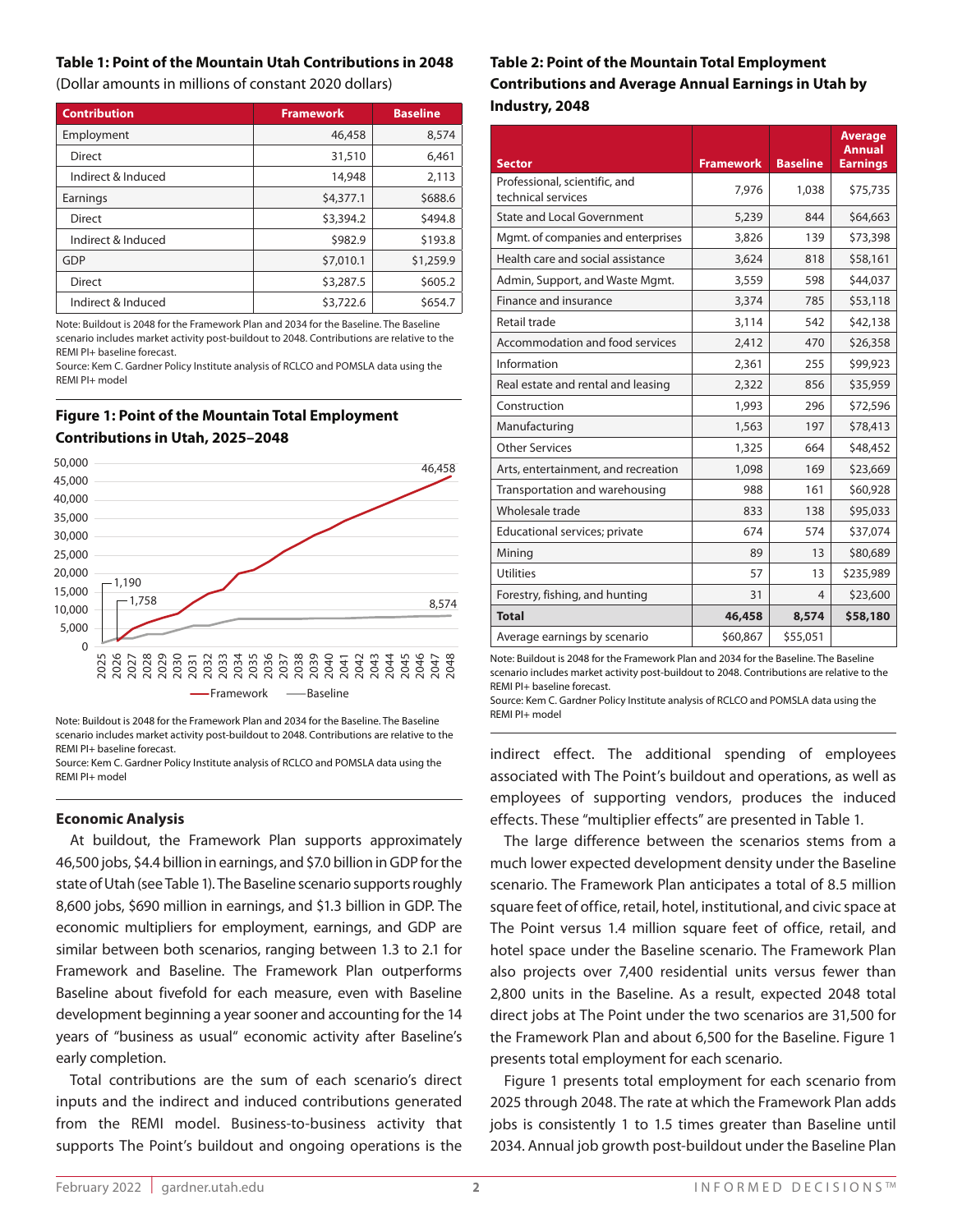#### **Figure 2: Point of the Mountain Share of Total Employment Contributions in Utah by Industry, 2048**



Note: Buildout is 2048 for the Framework Plan and 2034 for the Baseline. The Baseline scenario includes market activity post-buildout to 2048. Contributions are relative to the REMI PI+ baseline forecast.

Source: Kem C. Gardner Policy Institute analysis of RCLCO and POMSLA data using the REMI PI+ model

#### **Table 3: Point of the Mountain Contributions in Salt Lake County, 2048**

(Dollar amounts in millions of constant 2020 dollars)

| <b>Contribution</b> | <b>Framework</b> | <b>Baseline</b> |
|---------------------|------------------|-----------------|
| Employment          | 40,807           | 7.755           |
| Earnings            | \$4,055.3        | \$640.8         |
| GDP                 | \$6,262.4        | \$1,142.7       |

Note: Buildout is 2048 for the Framework Plan and 2034 for the Baseline. The Baseline scenario includes market activity post-buildout to 2048. Contributions are relative to the REMI PI+ baseline forecast.

Source: Kem C. Gardner Policy Institute analysis of RCLCO and POMSLA data using the REMI PI+ model

levels off significantly, following REMI's expected industry growth rates. At the same time, the Framework Plan continues to add employment until its buildout is completed in 2048.

Table 2 and Figure 2 present the industry mix of total jobs supported by the Framework and Baseline scenarios, with average annual earnings in Utah as an indicator of job quality. The Framework scenario is associated with greater employment levels in every industry compared with Baseline, see Table 2. Professional, scientific, and technical services and government are the two industries that see the largest effects from the POTM Framework development, gaining about 8,000 (17.2%) and 5,200 (11.3%) jobs, respectively.

Relative to the Baseline, the Framework Plan produces greater employment concentrations in management of companies and enterprises, professional, scientific, and technical services, and

## **Table 4: Net Present Value of Point of the Mountain State Fiscal Contributions, 2025–2048** (Millions of constant 2020 dollars)

| <b>Contribution</b>                          | <b>Framework</b> | <b>Yearly Avg.</b> | <b>Baseline</b> | Yearly Avg. |
|----------------------------------------------|------------------|--------------------|-----------------|-------------|
|                                              |                  |                    |                 |             |
| <b>State Revenues</b>                        | \$146.7          | \$79.3             | \$24.7          | \$18.5      |
| <b>State Operating</b><br>Expenditures       | \$116.6          | \$60.9             | \$16.5          | \$14.4      |
| <b>Net State</b><br><b>Operating Revenue</b> | \$30.2           | \$18.3             | \$8.2           | 54.1        |

Note: A real discount rate of 2.0% was used. The analysis does not account for state expenditures for site preparation under the Framework Plan. Yearly average is a close approximation of the midpoint for each scenario.

Source: Kem C. Gardner Policy Institute analysis of RCLCO and POMSLA data using the REMI PI+ model and the Gardner Institute's fiscal model

information sectors. Conversely, Baseline has greater concentrations in private education, real estate, and other services. The Framework scenario supports a greater concentration of higher-paying jobs than Baseline. Average earnings for all industries are nearly \$60,900 in the Framework and \$55,000 in Baseline scenarios. Earnings within the Framework scenario are \$5,800 (10.6%) higher compared to the Baseline scenario.

The vast majority of economic activity associated with The Point's development occurs in Salt Lake County (Table 3). Under the Framework scenario, 87% of all employment contributions are located within Salt Lake County; this increases to 90% under Baseline. In addition, the Framework Plan contributes at least one job in every county in the state; this is not the case for Baseline.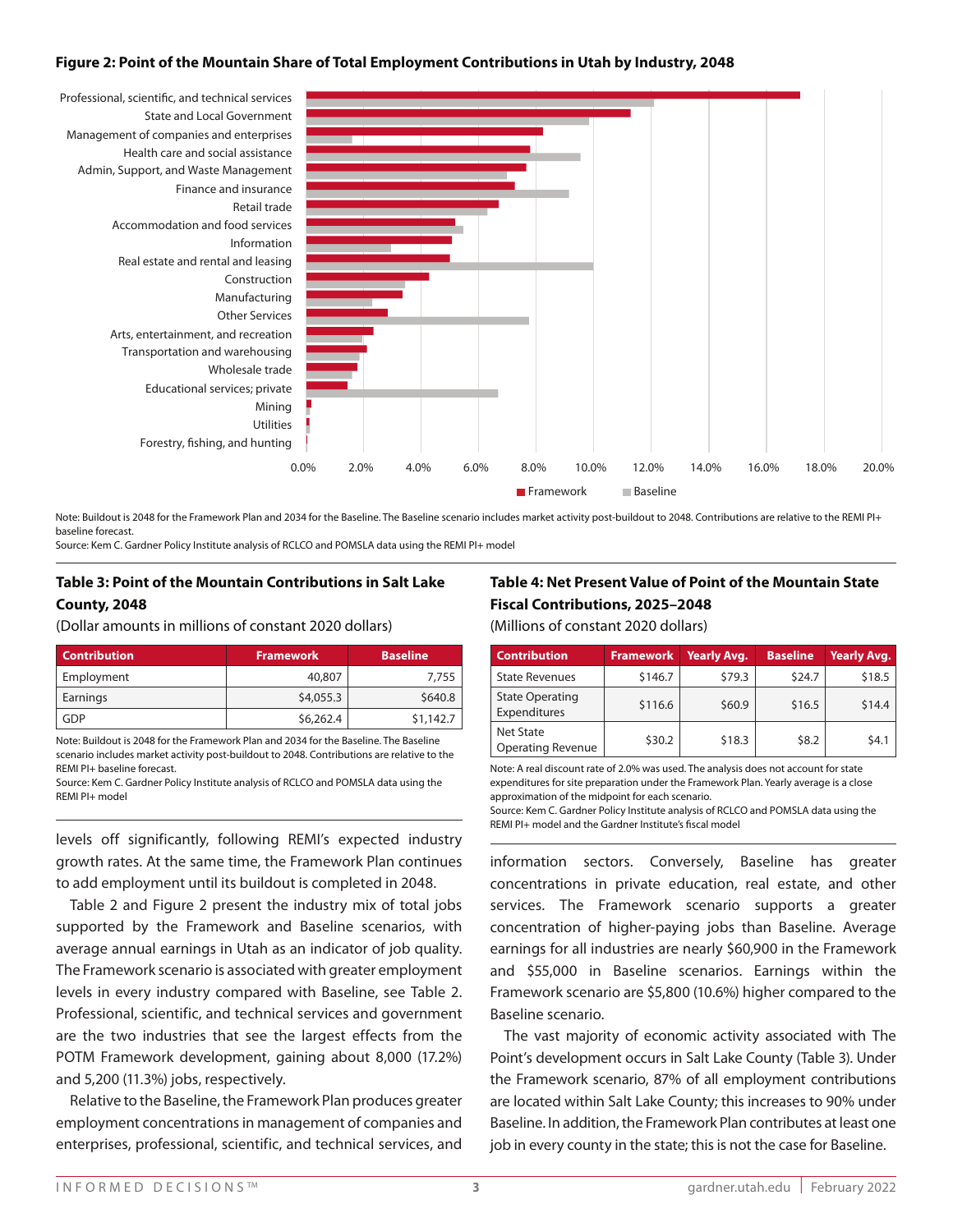#### **Fiscal Analysis**

Figure 3 and Table 4 provide summary state fiscal contributions for the period 2025 through 2048. The net present value (NPV) of state revenues associated with development under the Framework Plan averages \$79.3 million a year and \$146.7 million in 2048-the final year of analysis. This is partially offset by instate operating expenditures (\$60.9 million and \$116.6 million, respectively), leaving net revenues averaging \$18.3 million per year and \$30.2 million in 2048.

The fiscal footprint for the Baseline scenario is significantly  $\frac{8}{5} \times 100 = 52.2$ <br>The fiscal footprint for the Baseline scenario is significantly  $\frac{8}{5} \times 10.0 = 52.2$ less compared to the Framework plan, with net revenues averaging \$4.1 million per year and \$8.2 million in 2048. The Framework scenario averages 4.5 times more net state revenue 0 Framework scenario averages 4.5 times more net state revenue<br>per year compared to Baseline. The substantial difference between the scenarios stems from a much larger expected development density and higher average earnings under the Framework scenario.

Table 5 provides summary local fiscal contributions for Salt Lake County for the period 2025 through 2048. Salt Lake County revenues associated with the Framework Plan are partially offset by local operating expenditures, leaving average net revenues of \$12.4 million a year and \$20.1 million in 2048. For Baseline, average net revenues are \$5.9 million a year and \$5.8 million in 2048. The Framework plan averages 2.1 times more net state revenue per year compared to Baseline. Reference per year compare  $\frac{1}{2}$ 

The Methods section provides more information on how the fiscal model estimates state and local revenues and expenditures.

Table 6 provides estimated direct property taxes for Draper City and Salt Lake County from 2025 through 2048. The average present value of property taxes under the Framework Plan is  $$13.3$  million and  $$7.1$  million yearly revenue under the Baseline Plan. School levies claim 60% of property taxes, followed by Salt Lake County (21%), Draper City (10%), and Other (9%). Transportation and warehousing

#### **Counterfactual**

Economic impacts occur when new money enters a region from outside; for example, sales of locally manufactured goods to out-of-state customers, nonresident tourists spending their dollars here, or federal government contracts to conduct research at state universities. In economic development projects such as The Point, impacts can also occur if the project attracts out-of-state companies that would not have otherwise located here, or if it prevents existing businesses from leaving the state.

Economic contributions are a broader measure of a firm, industry, or development's economic footprint in a region. Both impacts and contributions are based on the length of local supply chains and the extent of household spending in the local economy. However, while impacts depend on new money

#### **Figure 3: State Net Operating Revenue of Framework and Baseline Scenarios, 2025–2048**

(Millions of constant 2020 dollars)



Note: A real discount rate of 2.0% was used. Development for the Baseline Plan begins in 2025 and 2026 for the Framework. The analysis does not account for state expenditures for site preparation under the Framework Plan.

Source: Kem C. Gardner Policy Institute analysis of RCLCO and POMSLA data using the REMI PI+ model and the Gardner Institute's fiscal model

## **Table 5: Net Present Value of Point of the Mountain Salt Lake County Fiscal Contributions, 2025–2048**

(Millions of constant 2020 dollars)

| <b>Contribution</b>                   | <b>Framework</b><br>2048 | <b>Yearly</b><br><b>Average</b> | <b>Baseline</b><br>2048 | <b>Yearly</b><br><b>Average</b> |
|---------------------------------------|--------------------------|---------------------------------|-------------------------|---------------------------------|
| Local Revenues                        | \$43.6                   | \$24.1                          | \$10.3                  | \$9.2                           |
| Local Operating<br>Expenditures       | \$23.5                   | \$11.7                          | \$4.5                   | \$3.3                           |
| Net Local<br><b>Operating Revenue</b> | \$20.1                   | \$12.4                          | \$5.8                   | \$5.9                           |

Note: A real discount rate of 2.0% was used. The analysis does not account for state expenditures for site preparation under the Framework Plan. Yearly average is a close approximation of the midpoint for each scenario.

Source: Kem C. Gardner Policy Institute analysis of RCLCO and POMSLA data using the REMI PI+ model and the Gardner Institute's fiscal model

## 0.0% 2.0% 4.0% 6.0% 8.0% 10.0% 12.0% 14.0% 16.0% 18.0% 20.0% **Table 6: Point of the Mountain Estimated Salt Lake County Property Tax Revenue of Framework and Baseline Scenarios, 2025–2048**

(Dollar amounts in millions of constant 2020 dollars)

| <b>Taxing Entity</b> | <b>Rate</b> | <b>Framework</b><br><b>Yearly Average</b> | <b>Baseline</b><br><b>Yearly Average</b> |
|----------------------|-------------|-------------------------------------------|------------------------------------------|
| Schools              | 0.007       | \$8.0                                     | \$4.3                                    |
| Salt Lake County     | 0.002       | \$2.8                                     | \$1.5                                    |
| <b>Draper City</b>   | 0.001       | \$1.3                                     | \$0.7                                    |
| Other                | 0.001       | \$1.2                                     | \$0.6                                    |
| <b>Total</b>         | 0.012       | \$13.3                                    | \$7.1                                    |

Note: A real discount rate of 2.0% was used. Refer to the Methods section for details on various taxing entities included in "Schools," "Salt Lake County," and "Other" categories. Yearly average is a close approximation of the midpoint for each scenario. Source: Kem C. Gardner Policy Institute analysis of RCLCO data and Salt Lake County Assessor millage data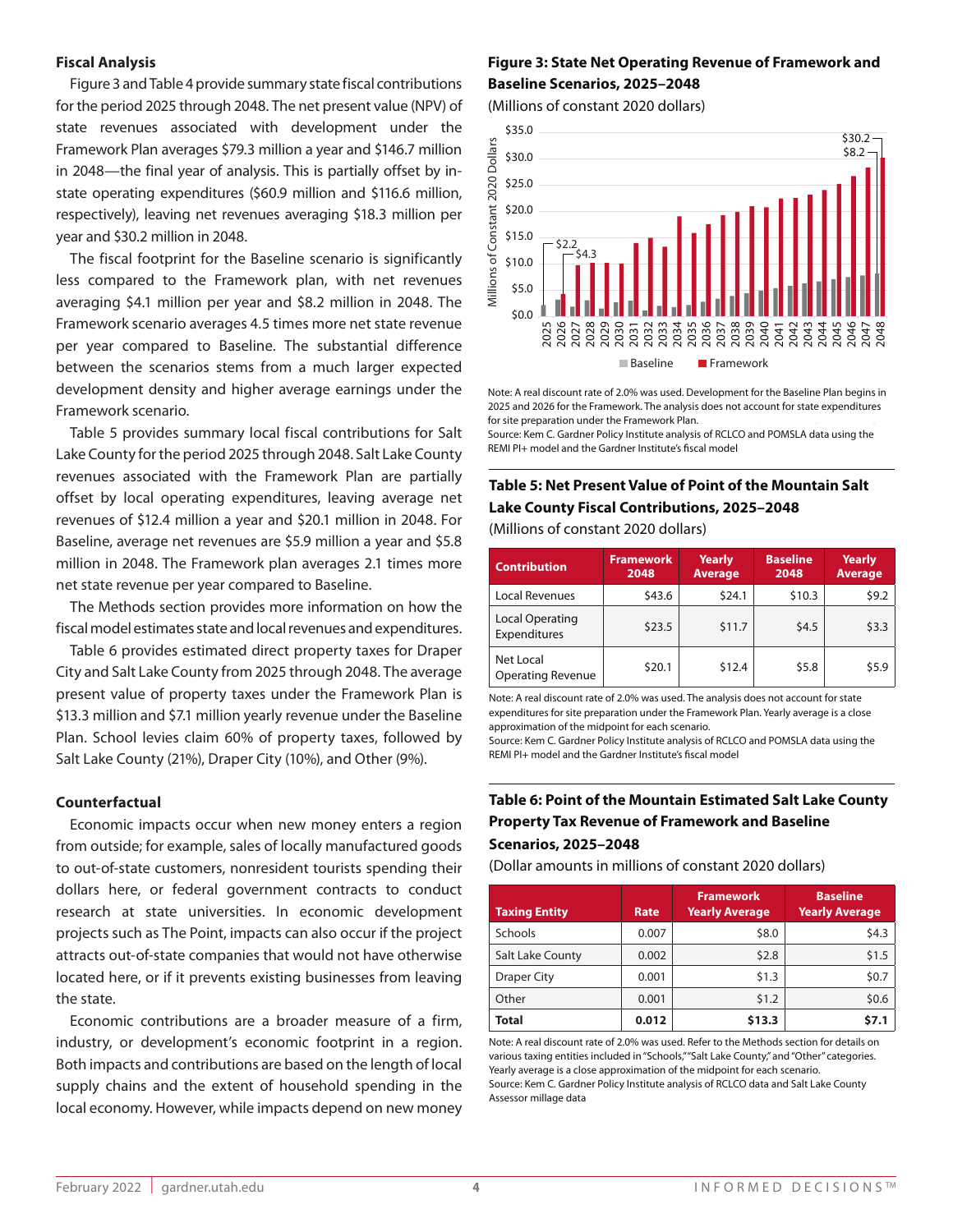entering a region, contributions include local money that recirculates or is redistributed within the region.

The economic impacts of The Point's Framework Plan depend on the number of firms locating in Utah, and the ensuing jobs and investment, because of the plan. To the extent that development happens at The Point that would have happened elsewhere in the county or the state, it is simply redistributing economic activity. But to the extent The Point's newly available land and the infrastructure and recruitment efforts provided by the Point of the Mountain State Land Authority attract firms and jobs that would not have come to Utah, then it is generating new economic activity and impacts for the state. Determining the extent of the Framework Plan's economic impacts would require surveying the firms that decide to locate at The Point as well as existing companies that may have been considering leaving the state before The Point's development.

The total economic contributions of the Framework Plan include 46,458 full- and part-time jobs, \$4.4 billion in earnings, and \$7.0 billion in GDP for the State of Utah. Within this contribution lies the economic impact (new dollars that enter into the region); however, determining the size of the impact would require further data.

#### **Methods**

#### *Estimating Economic Contributions*

The Gardner Institute used REMI PI+ version 2.5.0 to analyze the two development scenarios for The Point of the Mountain. Researchers entered Salt Lake County-level estimated inputs from data provided by RCLCO. REMI PI+, developed by Regional Economic Models, Inc., is a dynamic, multiregional simulation model that forecasts economic, population, and labor market activity for many years into the future. REMI provides year-byyear estimates of the regional effects of specific economic or policy changes. The model incorporates input-output relationships, general equilibrium effects, econometric relationships, and economic geography effects.

New employment was the primary metric used to estimate economic contributions. The Gardner Institute modeled new employment for both the Framework and Baseline scenarios based on annual land-use deliveries (square feet by type and residential units) and square feet per job provided by RCLCO. Table 7 presents total square feet by zone type and total residential units for the Framework and Baseline scenarios. The Framework scenario's additional planning and longer duration lead to a high-density design almost three times denser than the Baseline scenario. This difference increases to over sixfold when considering only nonresidential zoning. Compared to Baseline, the Framework scenario includes an additional 5.5 million square feet for office space, 515,000 more square feet for retail, 73,000 additional square feet for hotels, and over 3.3

## **Table 7: Total Square Feet by Zone and Residential Units by Scenario, 2025-2048**

| <b>Zoning</b>           | <b>Framework</b> | <b>Baseline</b> | <b>Difference</b> |
|-------------------------|------------------|-----------------|-------------------|
| Office                  | 6,634,014        | 1,150,000       | 5,484,014         |
| Retail                  | 670,454          | 155,000         | 515,454           |
| Hotel                   | 165,038          | 92,000          | 73,038            |
| Residential             | 7,721,960        | 4,388,500       | 3,333,460         |
| Institutional           | 784,080          | N/A             | N/A               |
| Civic                   | 255,262          | N/A             | N/A               |
| <b>Total</b>            | 16,230,808       | 5,785,500       | 10,445,308        |
| Total Residential Units | 7,423            | 2,776           | 4,647             |

Note: Buildout is 2048 for the Framework Plan and 2034 for the Baseline. The analysis is based on rounded square footage by zone type.

Source: Kem C. Gardner Policy Institute analysis of RCLCO and POMSLA data

million more square feet of residential space. The Framework scenario includes nearly 800,000 square feet for institutions and 250,000 square feet for civic use, whereas the Baseline scenario does not. The Framework plan has a greater residential density of about 4,650 units compared to Baseline.

Jobs by land use type were assigned to industries based on input from Point of the Mountain State Land Authority, RCLCO, Wasatch Front Regional Council, and Gardner Institute judgment. WFRC provided existing industry employment mixes in nearby census tracts.

These scenarios do not directly consider construction expenditures and the cost of demolishing the Utah State Prison in Draper. However, the REMI PI+ model does generate capital investment spending when new employment is modeled.

The Baseline reaches buildout considerably earlier than the Framework Plan, with construction finishing in 2034 versus 2048; this is a 14-year gap. To allow for a comparable analysis period, the Gardner institute includes REMI-generated industry growth rates and market activity in subsequent years after the Baseline scenario's buildout, spanning from 2035 through 2048. The economic activity captured in this "business as usual" phase represents the benefit of development completing sooner than the Framework scenario, which will be in the later stages of its buildout.

## *Estimating Fiscal Contributions*

In the Gardner Institute fiscal model, revenues are driven by employment, personal income, and industry output results from the REMI PI+ economic model. Expenditures are driven by the population growth that REMI generates in response to the increased economic activity.

State revenue contributions consist of personal and corporate income taxes and sales and use taxes. Expenditures comprise state higher education, public education, and non-education spending. These results do not consider state capital expenditures that would occur in response to the population growth.

The analysis is based on rounded total square footage by zone type.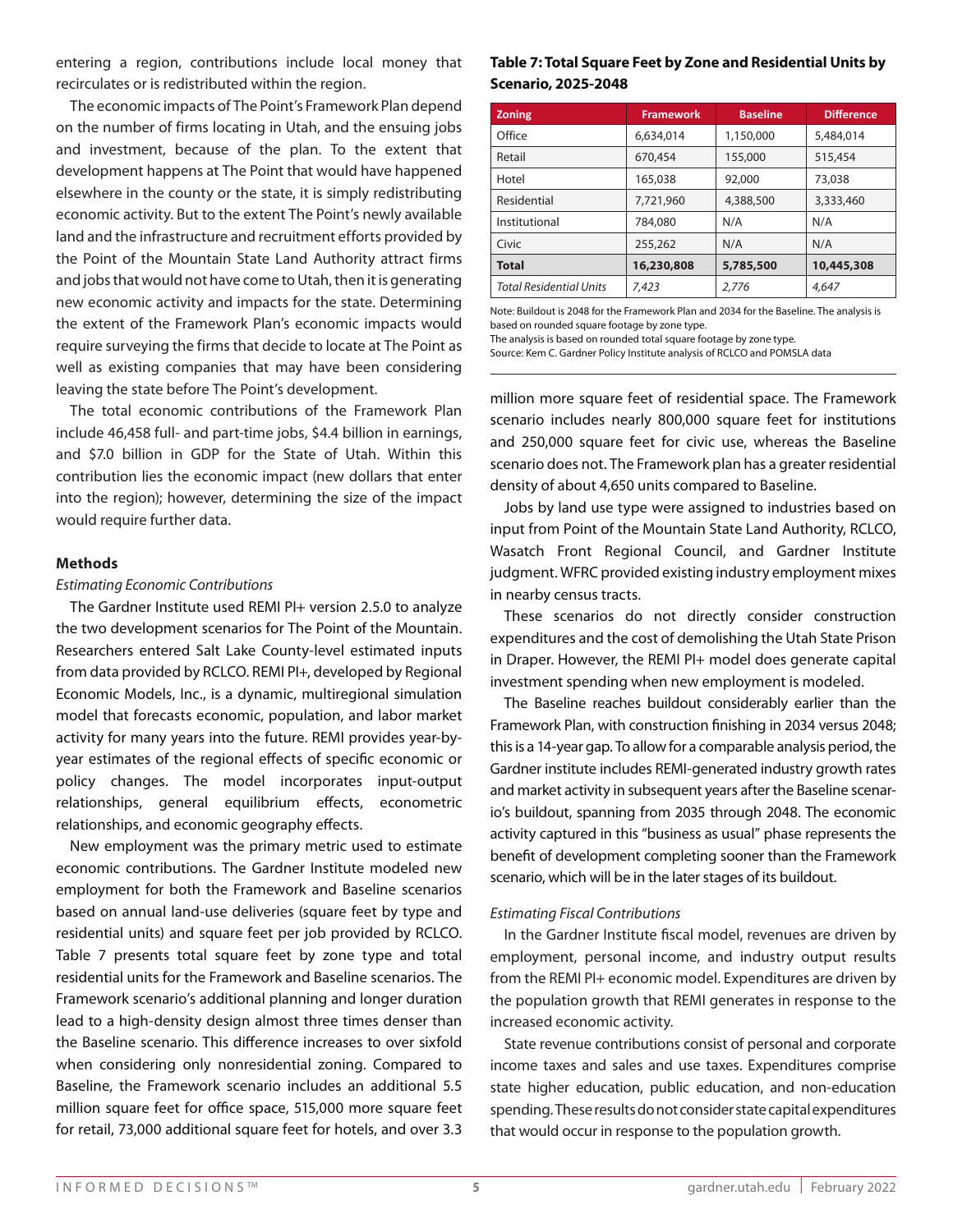State personal income taxes and sales taxes were estimated from personal income impacts calculated by the REMI PI+ model. Corporate income taxes were estimated from annual output (sales) impacts by industry calculated by REMI. These were multiplied by multiyear average ratios of tax revenues to personal income or output.

State government expenditures were calculated on a percapita basis from the annual population impacts. Noneducation expenditures are based on the total population impact and include all state budget operating expenditures except those for higher education and public education. Higher-education expenditures are based on the college-age population impacts, and public-education expenditures are based on the school-age population impacts. Expenditure estimates are based on multiyear averages of per capita budgeted amounts.

The Gardner Institute's fiscal impact model also estimates local sales and property tax revenues, county operating expenditures, and countywide public education expenditures (aggregated from district-level data). Sales tax and residential and personal property tax revenues are estimated from the personal income impacts; commercial and industrial property taxes are estimated from employment impacts. Expenditures are calculated on a per-capita basis from either the total population impacts or the school-age population impacts. As with state revenues and expenditures, county-level estimates are based on multiyear average ratios. Results do not consider local government capital expenditures that would occur in response to the population growth.

The fiscal impact estimates generated in this report should be viewed as broad measures. This methodology relies on historical data and assumes a linear relationship between taxes paid and personal income, industry output, and employment.

#### *Estimating Direct Property Taxes*

The Gardner Institute calculated the total assessed value of development at The Point based on values per square foot or per dwelling unit provided by RCLCO. Analysts then applied millage rates imposed by taxing entities on properties located near the prison site, obtained from parcel data on the Salt Lake County Assessor's website.

We assume all residential properties are owner/renter occupied and qualify for the 45% resident exemption reduction. We found some cases where existing commercial property had resident exemption reductions. However, we assume that no commercial property at The Point is used for residential purposes. When assessing direct property tax revenue, we assume that the city, county, and the state do not offer tax abatement incentives for Point of the Mountain development.

When using the term "property tax" the Gardner Institute recognizes that state property is not subject to property tax. These tax rates are estimated to represent the expected equivalent payment in lieu of property taxes to Draper City and Salt Lake County.

Enacted in 1986, Utah's "Truth in Taxation" system requires taxing entities to follow specified public notice and hearing requirements to increase the dollar amount of property tax revenue they receive, exclusive of "new growth" such as a new home or office building. In other words, Utah's property tax system is revenue-driven rather than rate-driven. Therefore, for simplicity, we kept property tax rates constant from 2025 through 2048 using 2020 millage data.

Taxing entities for Draper locations were grouped into four clusters: Schools, Salt Lake County, Draper City, and Other. Breakouts of each cluster are as follows:

*1. Schools*

- a. Canyons School District
- b. State Basic School Levy
- c. Utah Charter School-Canyons
- d. Jordan School Old Debt Service

#### *2. Salt Lake County*

- a. Salt Lake County
- b. Salt Lake County Library
- c. Multi County Assess/Collections
- d. County Assess/Collections Levy
- *3. Draper City Government*
	- a. Draper City
- *4. Other*
	- a. Jordan Valley Water Conservancy
	- b. South Valley Sewer
	- c. Central Utah Water Conservancy
	- d. South Salt Lake Mosquito Abatement

#### **Conclusion**

Based on the assumptions and inputs provided, the Point of the Mountain Framework Plan creates a significant economic contribution and offers Draper, Salt Lake County, and the state substantial economic opportunity. The Framework Plan, as specified, would further state objectives to support highquality development, housing, and jobs. It is associated with about five times more jobs, earnings, and GDP compared to the Baseline development scenario; and its higher density creates about 4,650 additional housing units and about 4.5 times more per year in net tax revenue for the state and Salt Lake County. These conclusions rest upon the assumptions and inputs provided and additional scenarios are also plausible.